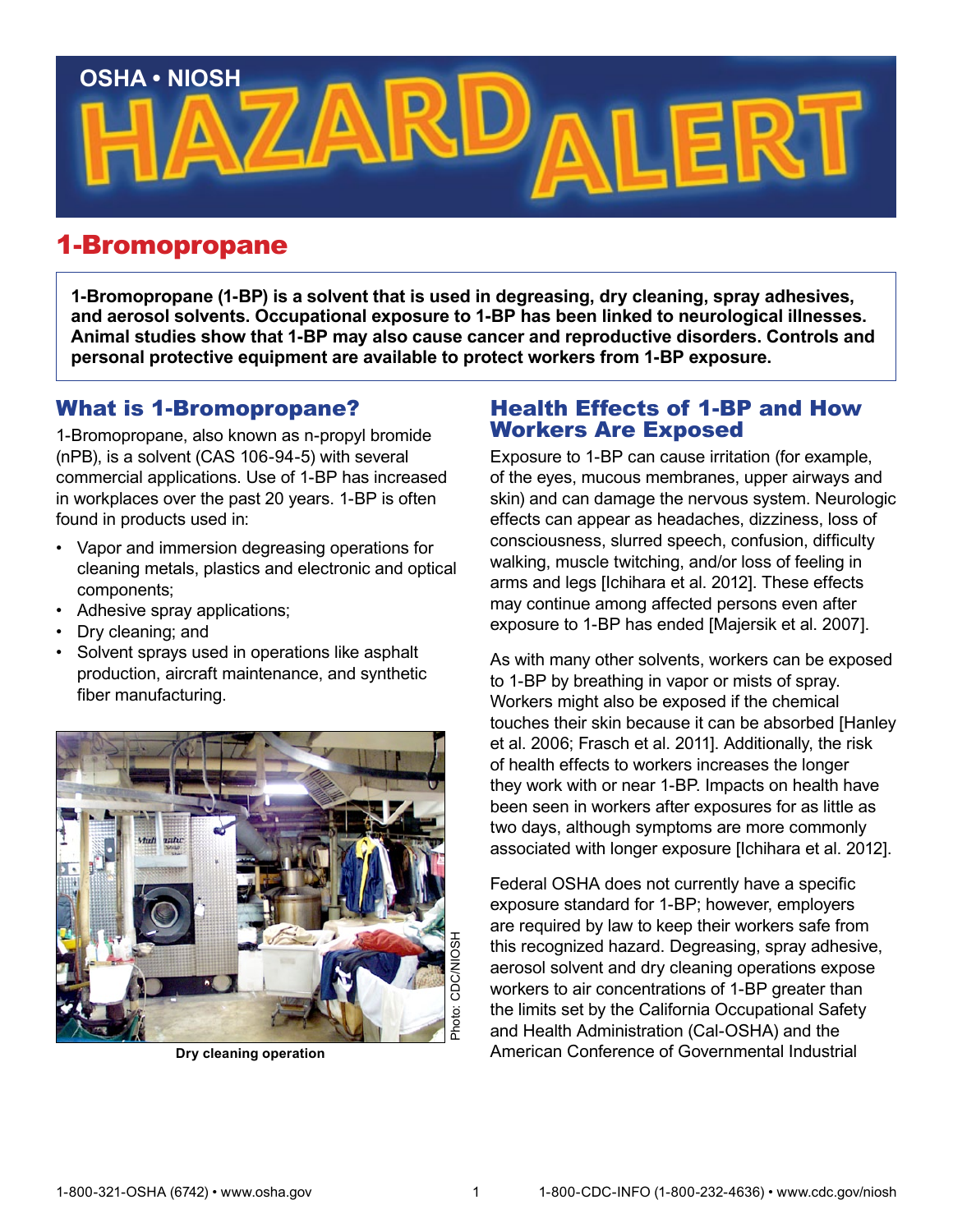Hygienists (ACGIH). California has adopted a 5 ppm (parts per million) time-weighted average PEL (permissible exposure limit) along with a skin notation which means that a worker's skin, eyes and mouth should be protected from any contact with 1-BP; this limit was based on reproductive and developmental toxicity (observed in animal studies) and technological feasibility assessments from industry [CA DIR 2009]. ACGIH currently recommends a 10 ppm time-weighted average threshold limit value but has proposed lowering the value to 0.1 ppm [ACGIH 2013].

#### **Case Study Example [Majersik** *et al.* **2007]**

*Six foam cushion gluers who were exposed to 1-BP vapors from spray adhesives were seen in a medical clinic for neurotoxicity. The workers had been employed at the facility from 3 months to 3 years. All patients complained of slow onset of lower extremity pain or numbness. Five of six complained of difficulty walking, and on examination had leg spasms, loss of sensation in limbs and muscle twitching. Three patients initially had nausea and headache. Serum bromide concentrations and air samples were obtained to assess exposure. A seven-hour time-weighted average air concentration of 1-BP was found to be 108 ppm (range 92–127 ppm). Two years after exposure, the two most severely affected patients still had trouble with walking and loss of feeling in their legs and they, along with a third patient, continued to feel pain most of the time.*

# Studies in Experimental Animals

Animal studies suggest that 1-BP exposure is associated with reduced blood cell counts and immunosuppression along with toxicity to the liver and reproductive and nervous systems. Furthermore, the National Toxicology Program (NTP) is considering classifying 1-BP as *reasonably anticipated to be a human carcinogen* [NTP 2013]. This designation was based primarily on increased lung, large intestine and skin cancers seen in rodents that were exposed to 1-BP in the air [NTP 2011].

# Providing Training and Education

Under the *Occupational Safety and Health Act of 1970*, employers are responsible for providing safe and healthy working conditions for their workers.

OSHA's Hazard Communication standard [\(29 CFR](http://www.osha.gov/pls/oshaweb/owadisp.show_document?p_table=standards&p_id=10099)  [1910.1200](http://www.osha.gov/pls/oshaweb/owadisp.show_document?p_table=standards&p_id=10099)) requires employers to give health and safety information and training to their workers who are potentially exposed to hazardous materials, including 1-BP. Employers must make available copies of Safety Data Sheets (SDS) for 1-BP and train workers to use them. 29 CFR 1910.1200(h). The SDS will note health hazards associated with all ingredients in the product. [29 CFR 1910.1200 App. D.](http://www.osha.gov/pls/oshaweb/owadisp.show_document?p_table=standards&p_id=10103) The SDS will name 1-BP (or nPB) as an ingredient if it is present in the product at concentrations above 1%. [29 CFR 1910.1200 App. A.1.3.3.](http://www.osha.gov/pls/oshaweb/owadisp.show_document?p_table=STANDARDS&p_id=10100) Employers must train workers on the health hazards and how to properly use equipment designed to reduce exposures. 29 CFR 1910.1200(h)(3). Employers must give training to workers in a manner and language that the worker understands. OSHA Directive CPL 02-02-038, Inspection Procedures for the Hazard Communication Standard, effective March 20, 1998; OSHA Standard 1910.1200(h) Interpretation Letter to Dr. Richard F. Andree, April 10, 1988, available at [http://www.](http://www.osha.gov/pls/oshaweb/owadisp.show_document?p_table=INTERPRETATIONS&p_id=19651) [osha.gov/pls/oshaweb/owadisp.show\\_document?p\\_](http://www.osha.gov/pls/oshaweb/owadisp.show_document?p_table=INTERPRETATIONS&p_id=19651) [table=INTERPRETATIONS&p\\_id=19651](http://www.osha.gov/pls/oshaweb/owadisp.show_document?p_table=INTERPRETATIONS&p_id=19651).

NIOSH recommends that periodic "refresher" training be offered to workers exposed to hazardous materials in the workplace. The frequency and content of this recurrent training should be determined according to the needs of individual facilities, based on factors such as reports of health effects and changes in work practices and controls.

### Increasing Awareness of Healthcare Providers

Workers reporting health effects after being exposed to 1-BP should be referred to a doctor or nurse with occupational or environmental medical expertise.

Doctors, nurses and other public health professionals should be aware of the types of health effects that may occur among workers exposed to 1-BP. A thorough occupational history should always be part of the clinical evaluation of persons who have unexplained symptoms or nonspecific neurologic symptoms that could be caused by one of several medical conditions or occupational exposures. Healthcare providers caring for workers with health effects related to occupational 1-BP exposure should report findings, and their significance, to the affected worker. These healthcare providers should also summarize results on potential work-related health effects, with personal identifiers removed, to the employers.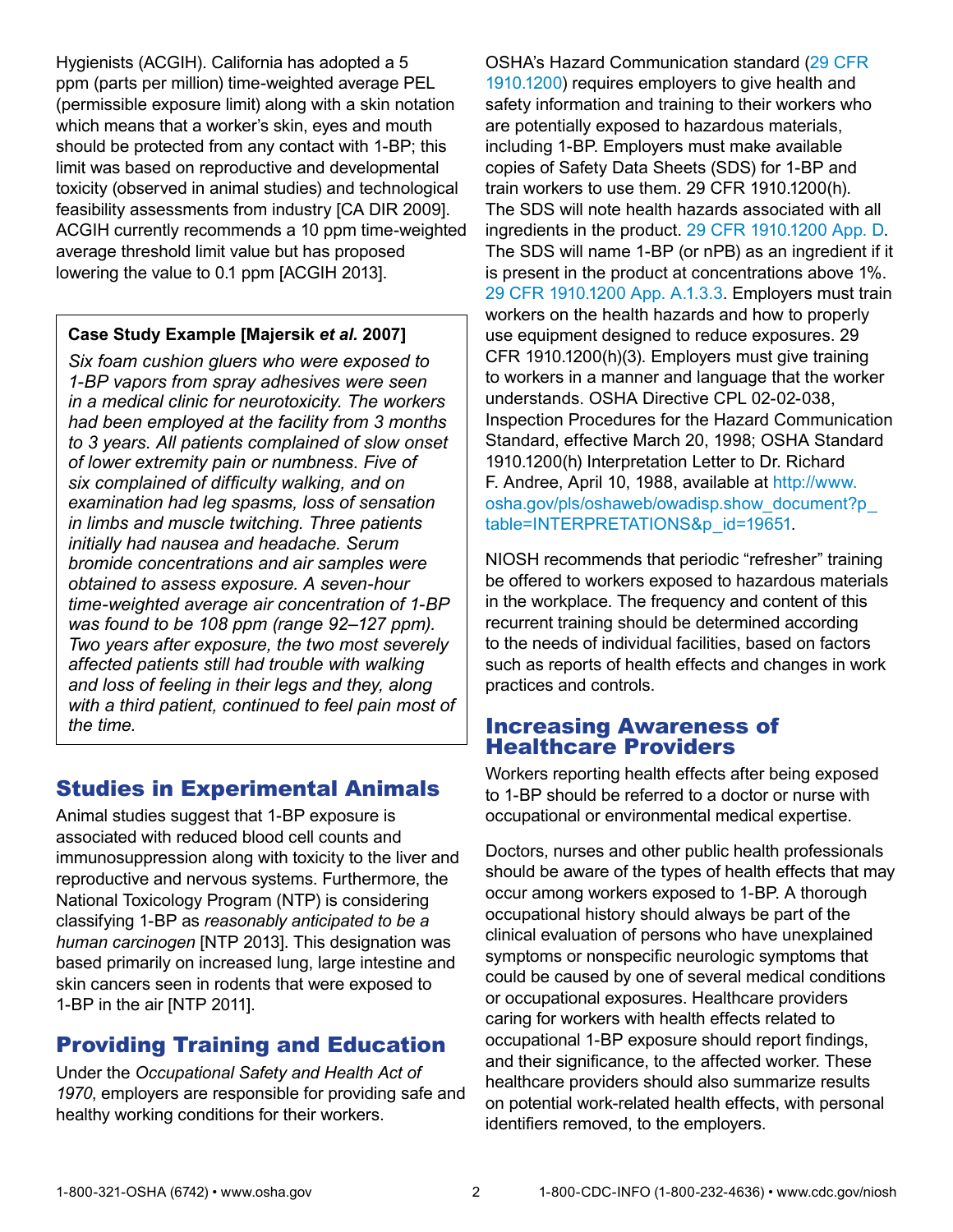# Reducing Worker Exposure

### **Evaluating Exposure**

Evaluation of exposures in the workplace involves identification of potential hazards followed by characterization or estimates of the level of those hazards. Worker exposures to 1-BP in the air as well as through skin contact should be measured to determine whether the hazard needs to be controlled. Biological monitoring, such as measuring of 1-BP and its metabolites in the urine of exposed workers, may also be a useful tool to evaluate worker exposures. Many of the resources listed at the end of this document have information useful in evaluating worker exposures to 1-BP [Hanley et al. 2010; NIOSH 2002b].

#### Examples of Sampling Results:

Although exposures may not be found to exceed air concentration levels set by California or ACGIH at every workplace using 1-BP [NIOSH, 2000], overexposures have been found on many occasions. The table below reports selected studies where exposures measured were greater than the recommended levels.

**1-BP CONCENTRATIONS – FULL SHIFT MONITORING** 

| AT SELECTED WORKSITES                                        |                                                    |                                       |                                                             |
|--------------------------------------------------------------|----------------------------------------------------|---------------------------------------|-------------------------------------------------------------|
| <b>Operation</b>                                             | $1-BP$<br>Concentration<br>(Parts per<br>million)* | <b>Number</b><br>οf<br><b>Samples</b> | <b>Notes</b>                                                |
| Degreasing<br>[Hanley et al. 2010]                           | Range 0.08 - 21                                    | 44                                    | Workers near<br>degreasers                                  |
| <b>Adhesive Spray</b><br>Application<br>[NIOSH 2003]         | Range 18-254                                       | 16                                    | Foam<br>cushion<br>fabrication<br>workers                   |
| <b>Adhesive Spray</b><br>Application<br>[Hanley et al. 2006] | Range 45-200                                       | 26                                    | Foam<br>cushion<br>fabrication<br>workers:<br>sprayers      |
| <b>Adhesive Spray</b><br>Application<br>[Hanley et al. 2006] | Range 0.6-60                                       | 34                                    | Foam<br>cushion<br>fabrication<br>workers: non-<br>sprayers |
| Dry Cleaning<br>[Blando et al. 2010;<br><b>NIOSH 2010]</b>   | 40                                                 | 1                                     | Machine<br>operator                                         |
| Dry Cleaning<br>[Blando et al. 2010;<br><b>NIOSH 2010]</b>   | 17                                                 | 1                                     | Cashier                                                     |

#### \* ACGIH currently recommends a 10 parts per million (ppm) threshold limit value but has proposed lowering the value to 0.1 ppm [ACGIH 2013].

### **Controlling Exposure**

Some types of controls are preferred over others because they are more effective. Based on the principles of general industrial hygiene practice, the following types of controls (listed in order of preference) should be considered to control workplace exposures to 1-BP:

#### *Elimination or Substitution*

Eliminating the hazard of concern or substituting the hazardous substance with a less toxic/hazardous process material are the most effective ways to reduce exposures to a potentially hazardous substance. For example, an employer may be able to substitute water-based or acetone-based adhesives for 1-BP based adhesives. Replacement chemicals may also have associated hazards that need to be considered and controlled.

#### *Engineering Controls*

Engineering controls to reduce worker exposure to an airborne contaminant, preferably at the point where the contaminant gets into the air, or otherwise isolating the contaminant away from where workers are located, are effective means for reducing exposure. A variety of engineering controls may be considered:

- **Isolation:** Isolation of workplace operations is a proven method of reducing worker exposures. For example, isolating machinery using 1-BP from other work areas can reduce occupational exposure to 1-BP in workers not using the machinery. When isolating 1-BP operations is being considered, it is important to consider whether exhaust ventilation will be necessary to avoid a possible increase in exposure within the isolated work area.
- **Ventilation:** For proper design and installation of ventilation systems, including local exhaust ventilation, it is important to work with persons qualified in these systems. A routine maintenance schedule should be implemented to ensure that ventilation equipment is performing effectively.
- **Other Controls:** Other types of engineering controls may also be helpful, depending on the work activity. For example:
	- Workplaces using vapor degreasing systems should consider controls such as automaticallycontrolled hoists, sliding or rolling covers, and ensuring the effectiveness of cooling coils.
	- Dry cleaning operators using 1-BP should have a qualified technician manage the conversion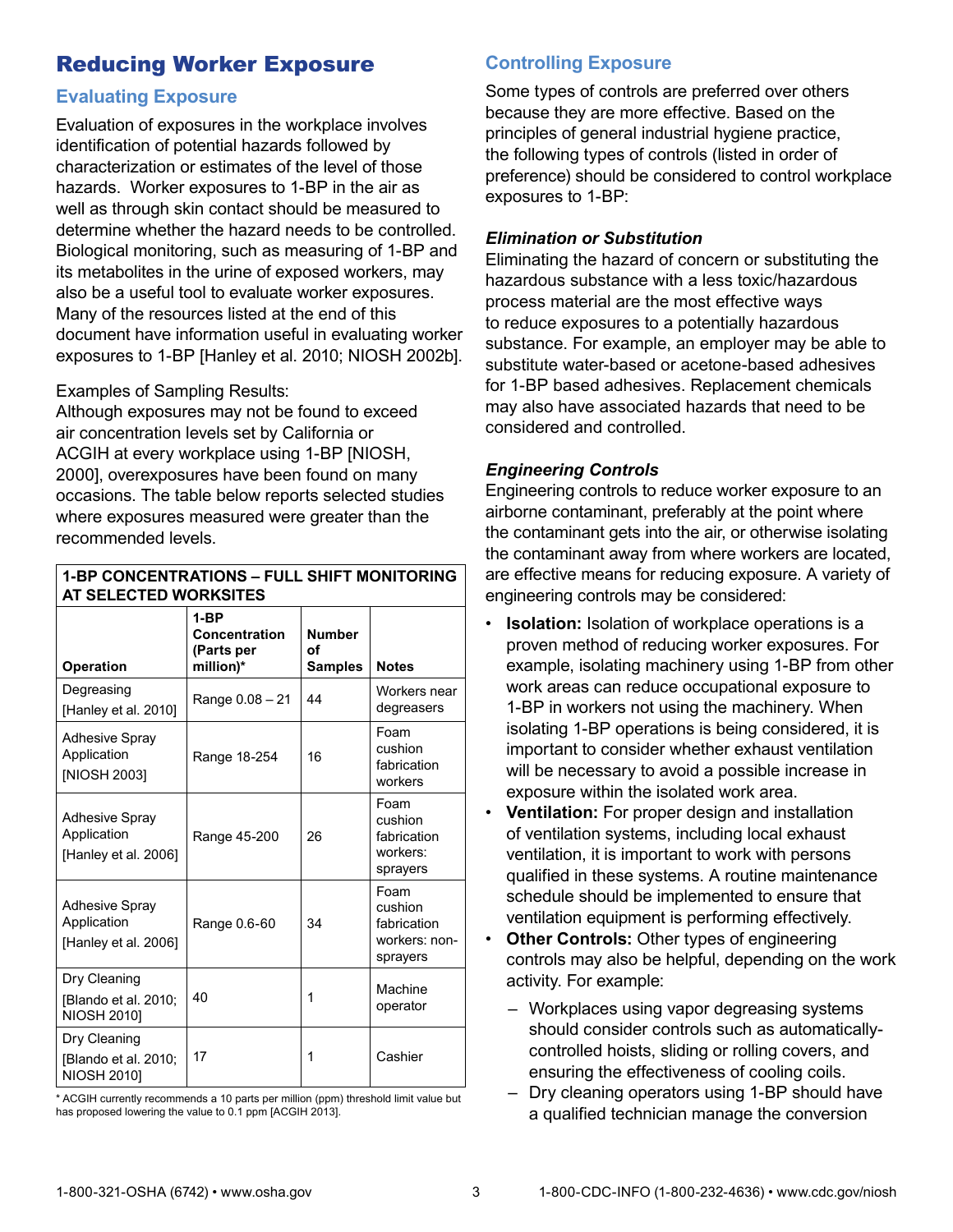of machines that previously used a different solvent. Machine features helpful in reducing exposure to 1-BP include safety switches, safety interlocks, filtration systems, filling devices, use of gaskets and seals resistant to 1-BP, and process controls. Processes may also need to be performed at different operating conditions such as lower temperatures.

• Worker exposures to 1-BP should be re-evaluated periodically after engineering controls are installed to be sure that the controls remain effective.



**Electrical parts degreasing operation**

#### *Administrative Controls*

Administrative controls are work practices and policies to reduce or prevent exposures to workplace hazards. The following administrative controls should be considered in workplaces using 1-BP:

- Reduce the amount of time that a worker is exposed to 1-BP as well as reducing the number of workers exposed to the chemical.
- Purchase, store, and use the smallest amount of 1-BP possible.
- Keep 1-BP containers closed between uses.
- For dry cleaning operations, avoid:
	- overheating the solvent
	- shortening drying periods

#### *Personal Protective Equipment (PPE)*

PPE is used during the interim period when engineering controls are being installed or repaired, when engineering and administrative or work practice controls are not effective in adequately reducing exposure, or when controls are not feasible.

- Respiratory protection:
	- Whenever respirators are needed to protect the health of workers or employers require respirators to be used, the employer must provide the respirators. The employer must also have a written respiratory protection program that meets the requirements of OSHA's Respiratory Protection standard [\(29](http://www.osha.gov/pls/oshaweb/owadisp.show_document?p_id=12716&p_table=standards)  [CFR 1910.134\)](http://www.osha.gov/pls/oshaweb/owadisp.show_document?p_id=12716&p_table=standards). This program must include a written plan, proper respirator selection and maintenance, fit testing, medical evaluations, cartridge change schedules, a program administrator, and training.
	- If respirators are necessary in atmospheres that are not immediately dangerous to life or health, the workers must use NIOSHcertified air-purifying respirators or NIOSHapproved supplied-air respirators which have the appropriate assigned protection factor. 29 CFR 1910.134(d)(1)(ii), 1910.134(d)(3)(i)(A). Respirators that meet these criteria include air-purifying respirators with organic vapor cartridges.
- Skin protection:
	- 1-BP can be absorbed readily through human skin; therefore, chemical-protective gloves, arm sleeves, aprons, and other appropriate clothing should be worn to reduce skin exposure.
	- 1-BP easily travels through most glove materials. Recommended glove materials for protection against 1-BP are supported polyvinyl alcohol or multiple-layer laminates [Forsberg and Mansdorf 2007].

### How Can OSHA and NIOSH Help?

**OSHA Consultations:** OSHA's On-site Consultation Program offers free and confidential advice to small and medium-sized businesses in all states across the country, with priority given to highhazard worksites. On-site Consultation services are independent of OSHA enforcement and do not result in penalties or citations. Consultants from state agencies or universities work with employers to identify workplace hazards, provide advice on compliance with OSHA standards, and assist in establishing safety and health management systems. To locate the OSHA On-site Consultation Program nearest you, call 1-800-321-6742 (OSHA) or visit [www.osha.gov/dcsp/smallbusiness/index.html.](http://www.osha.gov/dcsp/smallbusiness/index.html)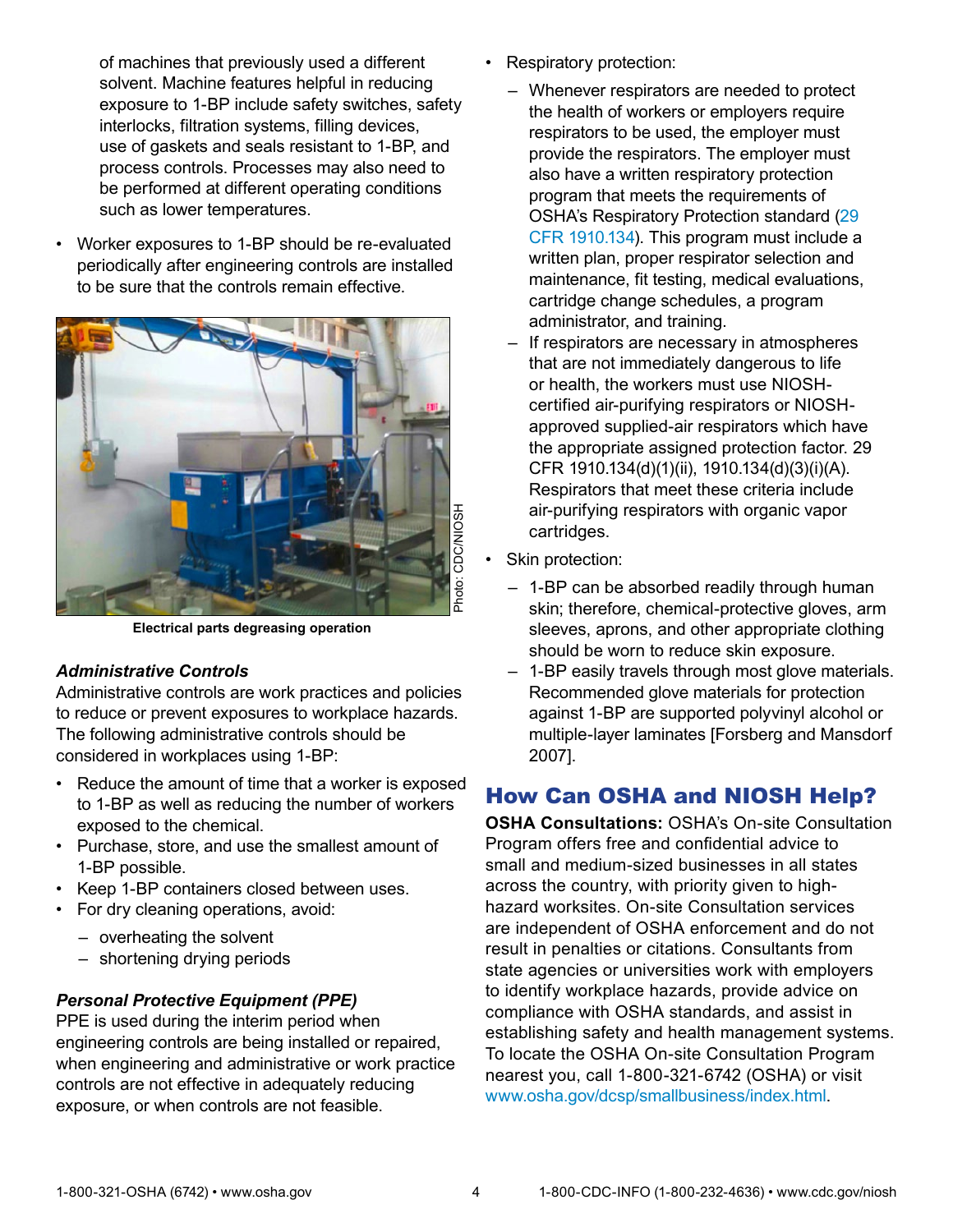**OSHA-Approved State Plans:** Twenty-seven states and U.S. territories operate their own occupational safety and health state plan approved by OSHA. State plans have Hazard Communication standards that are at least as effective as OSHA's standards in providing protection to workers. A list of state plans and more information about each state plan's Hazard Communication standard is available at [www.osha.](http://www.osha.gov/dcsp/osp/index.html) [gov/dcsp/osp/index.html](http://www.osha.gov/dcsp/osp/index.html).

**OSHA Compliance Assistance:** OSHA also has compliance assistance specialists throughout the nation who can provide general information about OSHA standards, short education programs on specific hazards or OSHA rights and responsibilities, and additional compliance assistance resources. Contact your local OSHA office for more information by calling 1-800-321-OSHA (6742) or visit OSHA's webpage at [www.OSHA.gov.](http://www.OSHA.gov)

**NIOSH HHE Program:** Employees, employee representatives, or employers can ask NIOSH to conduct Health Hazard Evaluations (HHEs) at their workplace. NIOSH may provide assistance and information by phone or in writing, or may visit the workplace to assess employee exposure and health. Based on their findings, NIOSH will recommend ways to reduce hazards and prevent work-related illness. The evaluation is done at no cost to the employees, employee representatives, or employers. For more information about the HHE Program, visit the NIOSH HHE webpage at [http://www.cdc.gov/niosh/hhe/default.](http://www.cdc.gov/niosh/hhe/default.html) [html](http://www.cdc.gov/niosh/hhe/default.html) or contact the HHE program by phone at 513-841-4382. For general information or questions about any hazard or illness, call the NIOSH Information Service: 1-800-CDC-INFO (1-800-232-4636).

# Contact OSHA

For questions or to get information or advice, to report an emergency, report a fatality or catastrophe, file a confidential complaint, order publications, or to request OSHA's free on-site consultation service, contact your nearest OSHA office, visit [www.osha.gov,](http://www.osha.gov) or call OSHA at 1-800-321-OSHA (6742), TTY 1-877-889-5627.

# Contact NIOSH

To receive documents or more information about occupational safety and health topics, contact NIOSH at 1-800-CDC-INFO (1-800-232-4636), TTY 1-888 232-6348, email [cdcinfo@cdc.gov,](mailto:cdcinfo@cdc.gov) or visit the NIOSH website at [www.cdc.gov/niosh](http://www.cdc.gov/niosh).

# Worker Rights

Workers have the right to:

- Working conditions that do not pose a risk of serious harm.
- Receive information and training (in a language and vocabulary the worker understands) about workplace hazards, methods to prevent them, and the OSHA standards that apply to their workplace.
- Review records of work-related injuries and illnesses.
- Get copies of test results that find and measure hazards.
- File a complaint asking OSHA to inspect their workplace if they believe there is a serious hazard or that their employer is not following OSHA's rules. OSHA will keep all identities confidential.
- Exercise their rights under the law without retaliation or discrimination

For more information, see [OSHA's workers page.](http://www.osha.gov/workers.html)

# **Disclaimer**

*This Hazard Alert is not a standard or regulation, and it creates no new legal obligations. It contains recommendations as well as descriptions of mandatory safety and health standards [and other regulatory requirements]. The recommendations are advisory in nature, informational in content, and are intended to assist employers in providing a safe and healthful workplace.* The Occupational Safety and Health Act *requires employers to comply with safety and health standards and regulations promulgated by OSHA or by a state with an OSHA-approved state plan. In addition, the Act's General Duty Clause, Section 5(a)(1), requires employers to provide their employees with a workplace free from recognized hazards likely to cause death or serious physical harm. The mention of any non-governmental organization or link to its website in this Hazard Alert does not constitute an endorsement by OSHA or NIOSH of that organization or its products, services, or website.*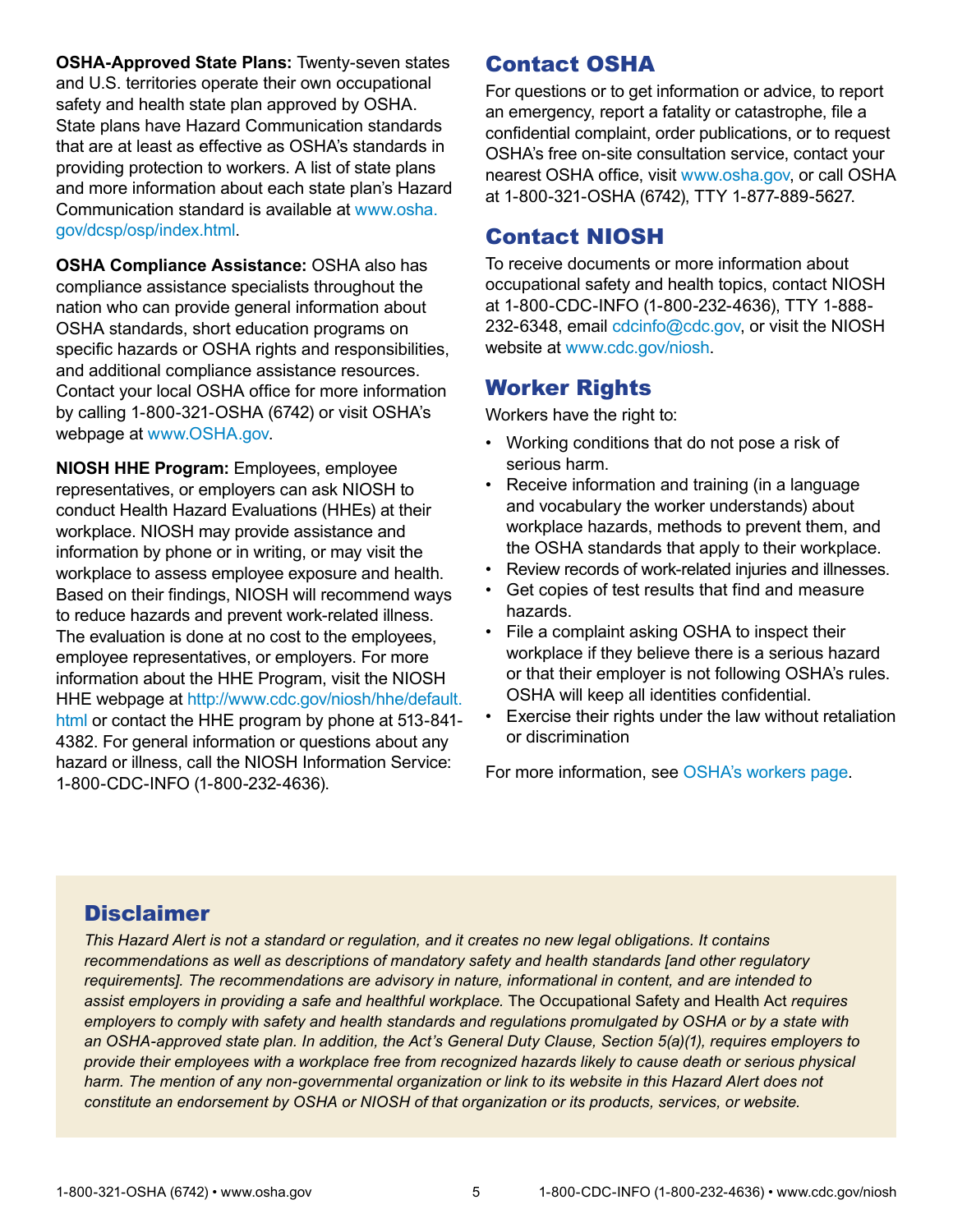### References and Resources

#### **Federal**

CDC (Centers for Disease Control and Prevention) [2008]. Neurologic illness associated with occupational exposure to the solvent 1-Bromopropane—New Jersey and Pennsylvania (2007–2008). MMWR 57(48):1300-1302.

NIOSH [2000]. NIOSH health hazard evaluation report: Trilithic, Inc.; Indianapolis, IN. National Institute for Occupational Safety and Health, HETA No. 2000-0233-2845 [[http://www.cdc.gov/niosh/hhe/](http://www.cdc.gov/niosh/hhe/reports/pdfs/2000-0233-2845.pdf) [reports/pdfs/2000-0233-2845.pdf](http://www.cdc.gov/niosh/hhe/reports/pdfs/2000-0233-2845.pdf)]. Date accessed: May 29, 2013.

NIOSH [2002a]. NIOSH health hazard evaluation report: Custom Products, Inc.; Mooresville, NC. National Institute for Occupational Safety and Health, HETA No. 98-0153-2883 [[http://www.cdc.gov/](http://www.cdc.gov/niosh/hhe/reports/pdfs/1998-0153-2883.pdf) [niosh/hhe/reports/pdfs/1998-0153-2883.pdf\]](http://www.cdc.gov/niosh/hhe/reports/pdfs/1998-0153-2883.pdf). Date accessed: May 29, 2013.

NIOSH [2002b]. NIOSH health hazard evaluation report: STN Cushion Company; Thomasville, NC. National Institute for Occupational Safety and Health, HETA No. 2000-0410-2891 [[http://www.cdc.gov/](http://www.cdc.gov/niosh/hhe/reports/pdfs/2000-0410-2891.pdf) [niosh/hhe/reports/pdfs/2000-0410-2891.pdf\]](http://www.cdc.gov/niosh/hhe/reports/pdfs/2000-0410-2891.pdf). Date accessed: May 29, 2013.

NIOSH [2003]. NIOSH health hazard evaluation report: Marx Industries, Inc.; Sawmills, NC. Cincinnati, OH: U.S. Department of Health and Human Services, Public Health Service, Centers for Disease Control and Prevention, National Institute for Occupational Safety and Health, NIOSH HETA Report No. 99-0260- 2906 [[http://www.cdc.gov/niosh/hhe/reports/pdfs/1999-](http://www.cdc.gov/niosh/hhe/reports/pdfs/1999-0260-2906.pdf) [0260-2906.pdf\]](http://www.cdc.gov/niosh/hhe/reports/pdfs/1999-0260-2906.pdf). Date accessed: May 29, 2013.

NIOSH [2004]. NIOSH Respirator Selection Logic 2004. By Bollinger, Nancy. Cincinnati, OH: U.S. Department of Health and Human Services, Centers for Disease Control and Prevention, National Institute for Occupational Safety and Health, DHHS (NIOSH\_ Publication NO. 2005-100 [\[http://www.cdc.gov/niosh/](http://www.cdc.gov/niosh/docs/2005-100/pdfs/2005-100.p<FEFF>df) [docs/2005-100/pdfs/2005-100.pdf\]](http://www.cdc.gov/niosh/docs/2005-100/pdfs/2005-100.p<FEFF>df). Date accessed: July 11, 2013.

NIOSH [2010]. Health hazard evaluation report: Evaluation of 1-bromopropane use in four New Jersey commercial dry cleaning facilities. By Eisenberg J. Ramsey J. Cincinnati, OH: U.S. Department of Health and Human Services, Centers for Disease Control and Prevention, National Institute for Occupational

Safety and Health, HETA No. 2008-0175-3111 [[http://](http://www.cdc.gov/niosh/hhe/reports/pdfs/2008-0175-3111.pdf) [www.cdc.gov/niosh/hhe/reports/pdfs/2008-0175-3111.](http://www.cdc.gov/niosh/hhe/reports/pdfs/2008-0175-3111.pdf) [pdf\]](http://www.cdc.gov/niosh/hhe/reports/pdfs/2008-0175-3111.pdf). Date accessed: May 29, 2013.

NTP [2011]. NTP technical report on the toxicology and carcinogenesis studies of 1-bromopropane in F344/N rats and B6C3F1 Mice. Research Triangle Park, NC: Department of Health and Human Services, National Institute of Health, NIH Publication No. 11-5906 [[http://ntp.niehs.nih.gov/ntp/htdocs/LT\\_rpts/](http://ntp.niehs.nih.gov/ntp/htdocs/LT_rpts/TR564.pdf) [TR564.pdf\]](http://ntp.niehs.nih.gov/ntp/htdocs/LT_rpts/TR564.pdf). Date accessed: April 10, 2013.

NTP [2013]. Revised Draft Report on Carcinogens - Monograph for 1-Bromopropane; May 14 2013. Office of the Report on Carcinogens, Division of the National Toxicology Program, National Institute of Environmental Health Sciences, U.S. Department of Health and Human Services. [[http://ntp.niehs.](http://ntp.niehs.nih.gov/NTP/roc/thirteenth/Monograph_Drafts/RevisedDraftRoC1BP_monograph_508.pdf) [nih.gov/NTP/roc/thirteenth/Monograph\\_Drafts/](http://ntp.niehs.nih.gov/NTP/roc/thirteenth/Monograph_Drafts/RevisedDraftRoC1BP_monograph_508.pdf) [RevisedDraftRoC1BP\\_monograph\\_508.pdf\]](http://ntp.niehs.nih.gov/NTP/roc/thirteenth/Monograph_Drafts/RevisedDraftRoC1BP_monograph_508.pdf). Date accessed: May 29, 2013.

NTP [2013]. Topic Page: 1-Bromopropane. [\[http://](http://ntp.niehs.nih.gov/go/37896) [ntp.niehs.nih.gov/go/37896\]](http://ntp.niehs.nih.gov/go/37896). Date accessed June 16, 2013.

U.S. Environmental Protection Agency [2007]. SNAP Regulations: Rule 12. [[http://www.epa.gov/](http://www.epa.gov/ozone/snap/regulations.html#rule12) [ozone/snap/regulations.html#rule12\]](http://www.epa.gov/ozone/snap/regulations.html#rule12). Date accessed June 10, 2013.

#### **States**

California Department of Industrial Relations (CA DIR) [2009]. Airborne Contaminants. [\[http://www.dir.ca.gov/](http://www.dir.ca.gov/oshsb/airborne_contaminants09.html) [oshsb/airborne\\_contaminants09.html](http://www.dir.ca.gov/oshsb/airborne_contaminants09.html)]. Date accessed May 30, 2013.

CDPH [2003]. Health Hazard Alert: 1-Bromopropane (n-Propyl Bromide). California Department of Health Services and the California Department of Industrial Relations [[http://www.cdph.ca.gov/programs/hesis/](http://www.cdph.ca.gov/programs/hesis/Documents/bpropane.pdf) [Documents/bpropane.pdf\]](http://www.cdph.ca.gov/programs/hesis/Documents/bpropane.pdf). Date accessed: April 10, 2013.

Safety and Health Assessment and Research for Prevention [2009]. Safety and Health Alert: 1-Bromopropane (also known as 1-BP, n-propyl Bromide, nPB). Washington State Department of Labor and Industries [\[http://www.lni.wa.gov/Safety/](http://www.lni.wa.gov/Safety/Research/Files/BromopropaneFactSheet.pdf) [Research/Files/BromopropaneFactSheet.pdf\]](http://www.lni.wa.gov/Safety/Research/Files/BromopropaneFactSheet.pdf). Date accessed: April 10, 2013.